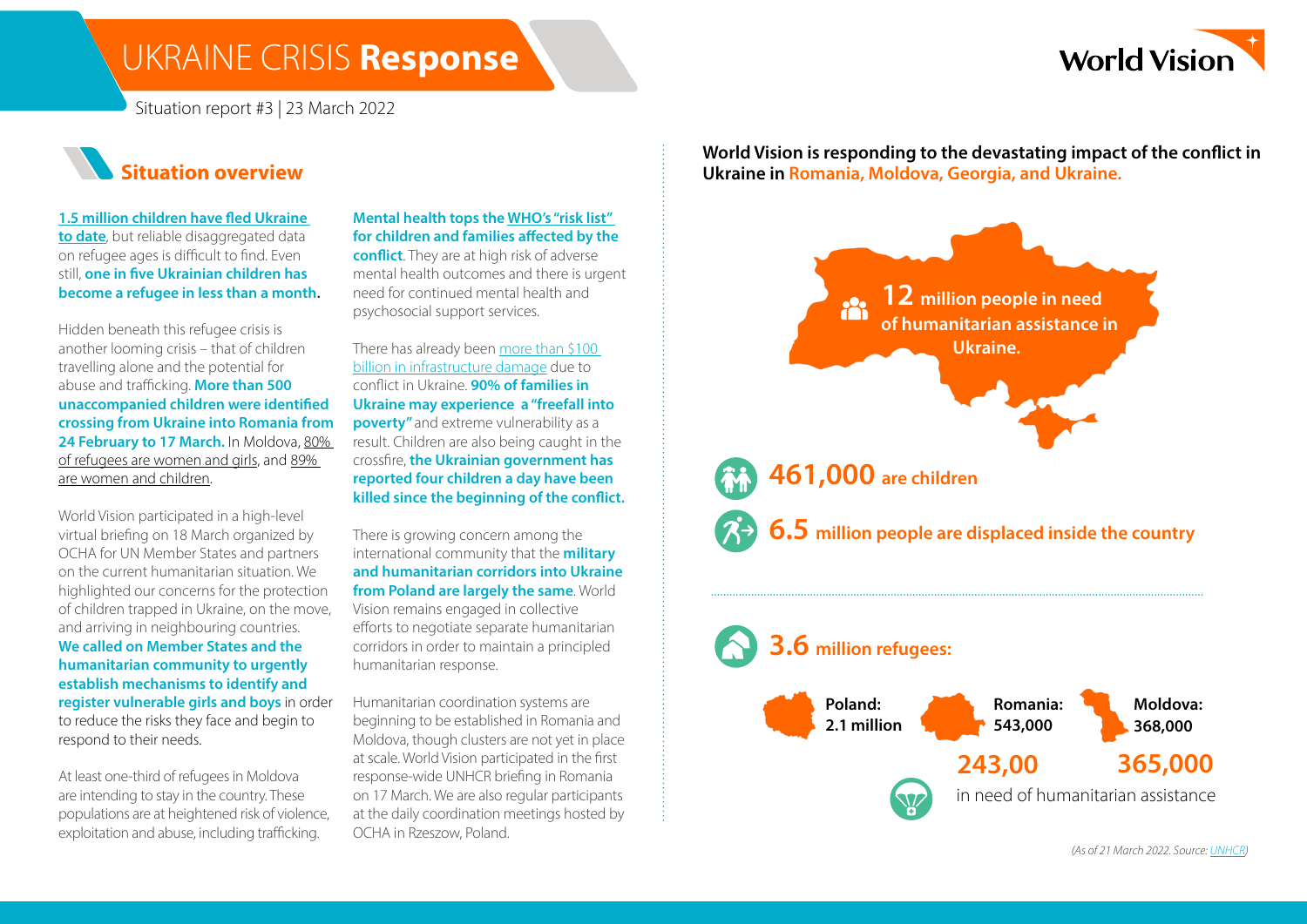### **Response highlights**

## **World Vision**